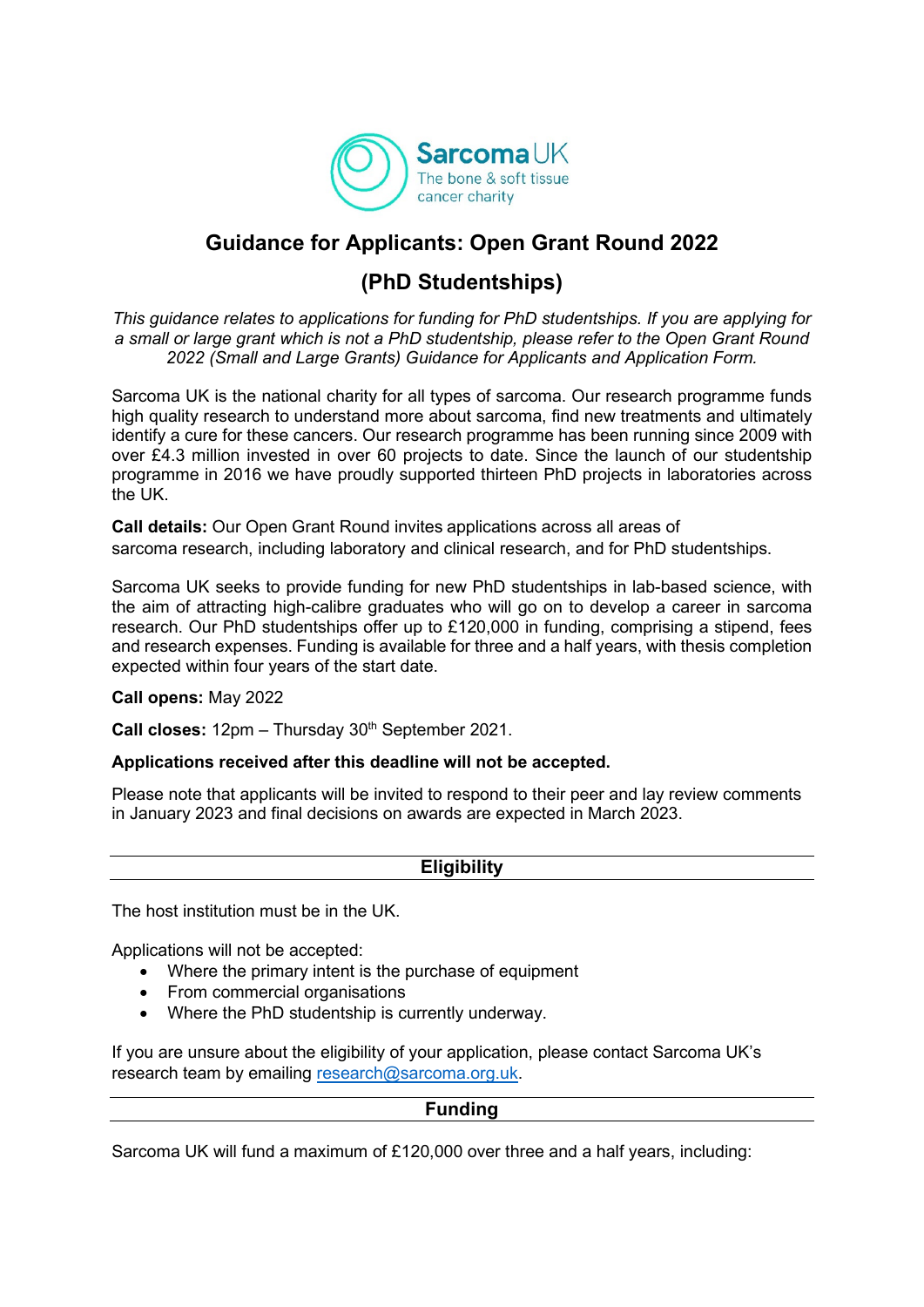- The stipend and fees of the student should be in line with [UK Research & Innovation](https://www.ukri.org/skills/funding-for-research-training/) (UKRI) levels for UK home students, or host institution stipend levels
- Research expenses (directly incurred costs only)
- Funds towards attendance at appropriate scientific meetings
- Project or discipline-specific training (directly incurred costs only)

#### **How to Apply**

Applications must be made by the Main Supervisor (PI) and can be submitted with or without a named student. Applications must be submitted by the deadline advertised. Students wishing to undertake a PhD in sarcoma research should contact their prospective host institution or supervisor.

All applications which fulfil the eligibility criteria will undergo external peer review and will be considered by our Grant Review Panel. We also incorporate a lay review of all applications into our funding process. Lay reviewers will receive the full text of your application but will be asked to primarily review the Lay Summary and 'potential benefit to sarcoma patients' sections. Throughout the process, lay reviewers will not be assessing the quality of the science, but the relevance and potential impact of your proposal for people affected by sarcoma.

Feedback is provided to all applicants.

Final decisions on awards are expected in March 2023.

#### **Resubmissions**

For submissions of proposals across any Sarcoma UK grant rounds, we allow only one resubmission of a previously unsuccessful proposal, unless you have been **explicitly invited** to resubmit for a second time.

For all resubmissions we encourage a full explanation of the revisions made to the proposal from its previous iteration. Resubmissions will be checked as part of our triaging process; applications which do not meet the above requirements will not be accepted.

# **Impact of COVID-19**

As a research funder, we would like to reassure the research community that we are acutely aware of the immediate and long-term impacts of COVID-19 on research activities. As part of this proposal, we welcome information outlining how COVID has impacted your or your team's research activities (for instance, increased clinical responsibilities, access to facilities, changes in personal circumstances) which may have affected the development of this proposal. Please note this is entirely optional and at your discretion. Please only disclose information that you are comfortable with being shared with our Grant Review Panel and external reviewers; any details which could identify other individuals will be redacted.

Please see the [full statement on our website](https://sarcoma.org.uk/wp-content/uploads/2022/05/COVID-19-cross-funder-memory-statement_for-publication.pdf) for more information.

# **PART ONE – The Applicants: Main Supervisor (PI), 2nd and 3rd Supervisors**

**1. Investigators:** Complete the table with the relevant details for each supervisor.

**Main Supervisor (PI)**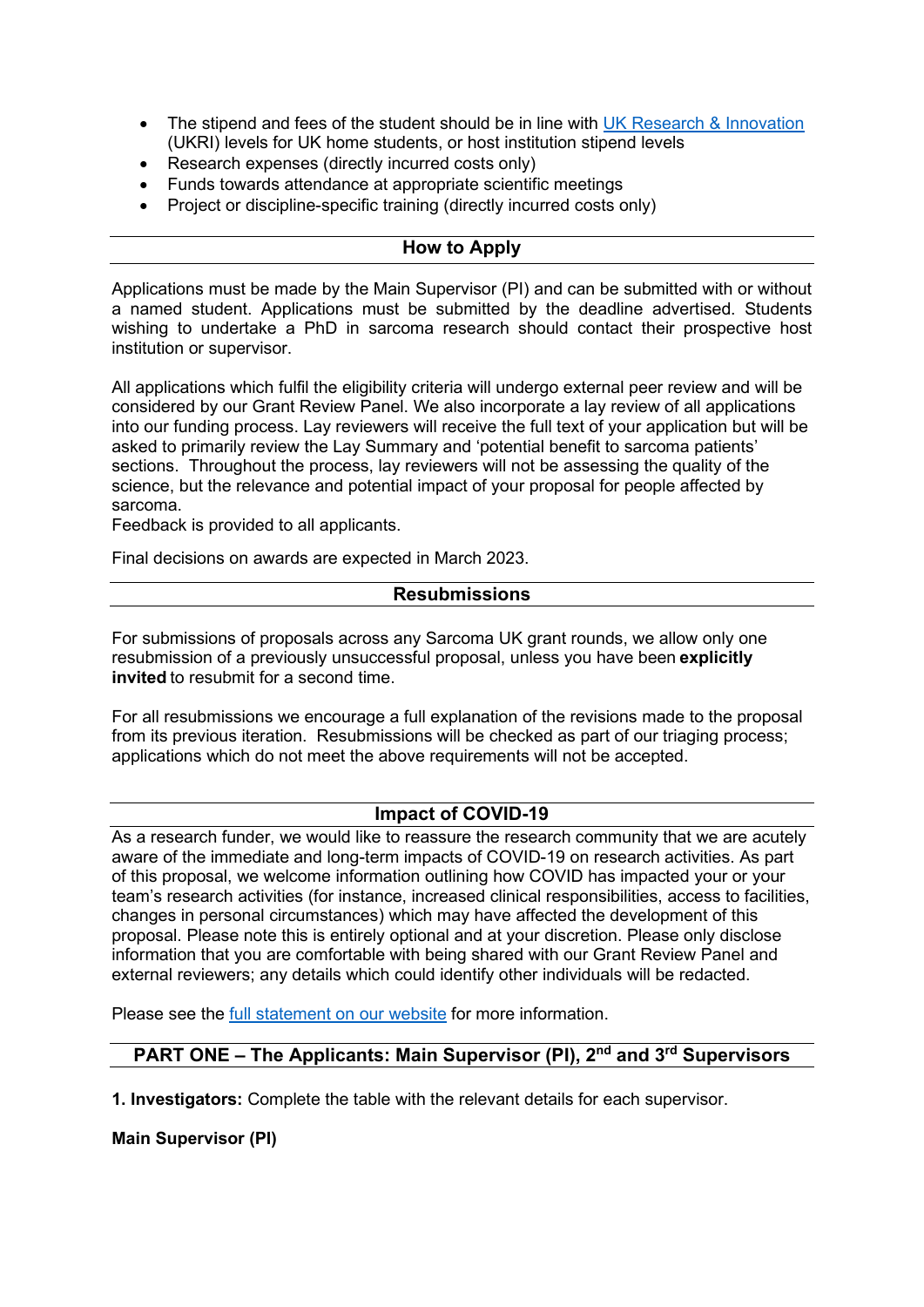The Principal Investigator (PI) and the proposed project must be based in the UK at a Higher Education Institution (HEI), Research Institute or Clinical Institution. Where the PI is on a fixedterm contract, their contract must extend at least one year beyond the lifetime of the PhD studentship, or the host institution must demonstrate that it intends to award a permanent position at the end of the fixed term. In addition, a co-applicant with a permanent post at the host institution should be listed on the application. Please indicate how many hours per week (hpw) will be spent on the project for each supervisor.

The PI should be able to demonstrate evidence of a strong research record, including; publications, successful grant applications and ability to lead teams. They must show evidence of supervising PhD students.

**2nd Supervisor:** Should provide academic input and a second line of support for the student.

**3rd Supervisor** (if applicable): Should contribute to the student experience or provide a vital facet to the project.

The 2<sup>nd</sup> and 3<sup>rd</sup> supervisors must be appropriate to the needs of the project and have a level of commitment to both the research and the training and development of the PhD student.

**2a. Administering Organisation:** This should be the employing organisation of the PI. Please provide the name and the business address. Any award made is to the Administering Organisation who will sub-contract to other organisations as appropriate.

**2b.** Provide the contact details and postal address of the PI, if they are different to that of the host organisation.

# **PART TWO – The Student**

Students do not need to be from the UK, nor resident for any amount of time before the award begins. Sarcoma UK will fund Fees in line with [UKRI levels](https://www.ukri.org/skills/funding-for-research-training/) for UK Home Students.

A prospective student need not have been identified at the time of submitting the application. For any application where the student has been selected, a one-page CV should be included in the application. Students must have a minimum of a 2:1 degree.

We expect any institution hosting an application to show support through commitment to facilitate the research proposed, and provide a basic level of facilities, such as library access, computer equipment and PhD training programme.

**3.** If you have a student identified for this project, please give their name at this point and include a one-page CV for them. If you will recruit a student on award of this project, state how you will recruit the best student for this project.

**4.** Please answer Y/N if your institution has a Doctoral School or Doctoral Training Programme.

**4a.** If yes, please provide name of the Head of the Doctoral School, their contact details and website address.

**5.** Please list what core modules and / or training is provided by the Doctoral School.

**6.** Please give the assessment or reporting points for Doctorial Students.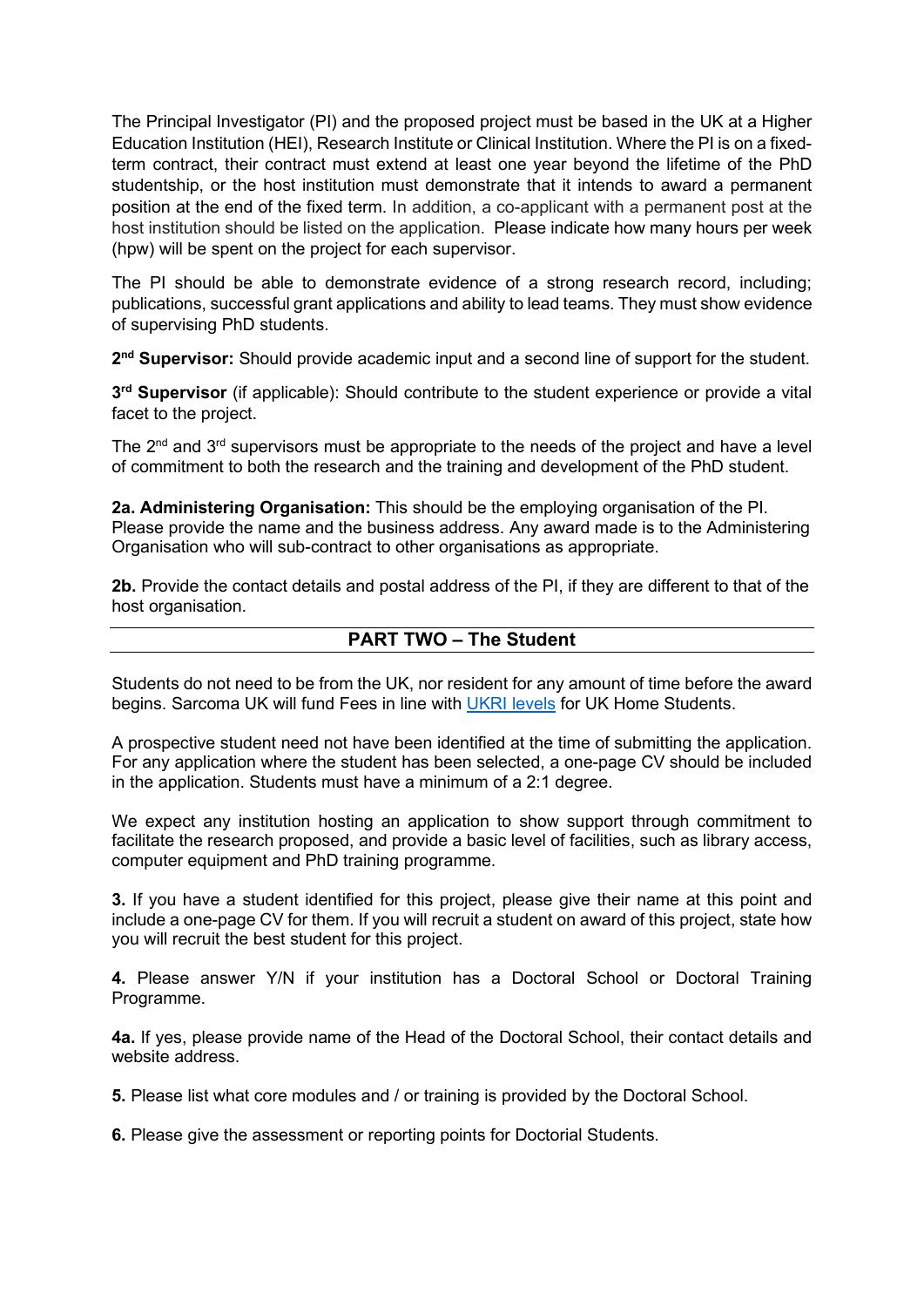**7.** What is the timeframe for completion and submission of the student's thesis in your institution?

### **PART THREE – The Project**

**8. Project Title:** Please list the full project title; when awarded this will be used in all correspondence and listed on our website.

**9. Planned start date:** It is anticipated that awards will be announced in March 2023. Please give a realistic start date which fits in with your institutional PhD schedule (usually May and October) and accounts for any regulatory or ethical approval.

**10. Duration:** Please give the duration of the award in months.

**11a. Total grant requested:** Please give the total in pounds sterling (GBP). The maximum project spend is £120,000.

**11b**. As a medical research charity, we do not pay fEC but wish to capture this information. As a member of the Association of Medical Research Charities (AMRC), we pay directly incurred costs and our awarded projects are eligible for QR funding. We are an NIHR partner charity.

#### 12. **Additional funding available from the Sarah Burkeman Trust**

Sarcoma UK is pleased to be working with the Sarah Burkeman Trust, a charitable foundation set up in memory of Sarah Burkeman, who sadly passed away from sarcoma. Sarah was a much-loved and highly talented documentary film-maker who was diagnosed with an undifferentiated uterine sarcoma in 2013. For more on Sarah's story, please visit our [website.](https://sarcoma.org.uk/research/researchers/collaboration-sarah-burkeman-trust)

The Sarah Burkeman Trust is able to offer £200,000 funding towards selected research projects submitted to Sarcoma UK's research 2022 funding calls.

Applications for this funding are welcome for translational research projects in the following areas in adjacencies to Sarah's own cancer journey:

- Gynaecological sarcomas
- Sarcomas that can particularly affect young people
- Poorly differentiated sarcomas
- Research focussed on early diagnosis
- Immunotherapies

If you wish to also be considered for this additional funding from the Sarah Burkeman Trust, please indicate this in the relevant section on your application form, with justification as to how your application is in scope for this funding. All applications made through Sarcoma UK's grant rounds will be subject to the same rigorous review process, administered by Sarcoma UK. All such applications will be assessed and ranked alongside every other application Sarcoma UK receives for the round. Those deemed to be fundable will be shared with the Sarah Burkeman Trust, who will make the final decision on which projects to support with this funding, in partnership with their Scientific Advisory Panel.

**13.** If the research is sarcoma sub-type specific, please indicate. On the application form are the main sarcoma subtypes only; please enter the subtype in 'Other' if the subtype the research focusses on is not present. If the research covers all sarcoma types, enter N/A.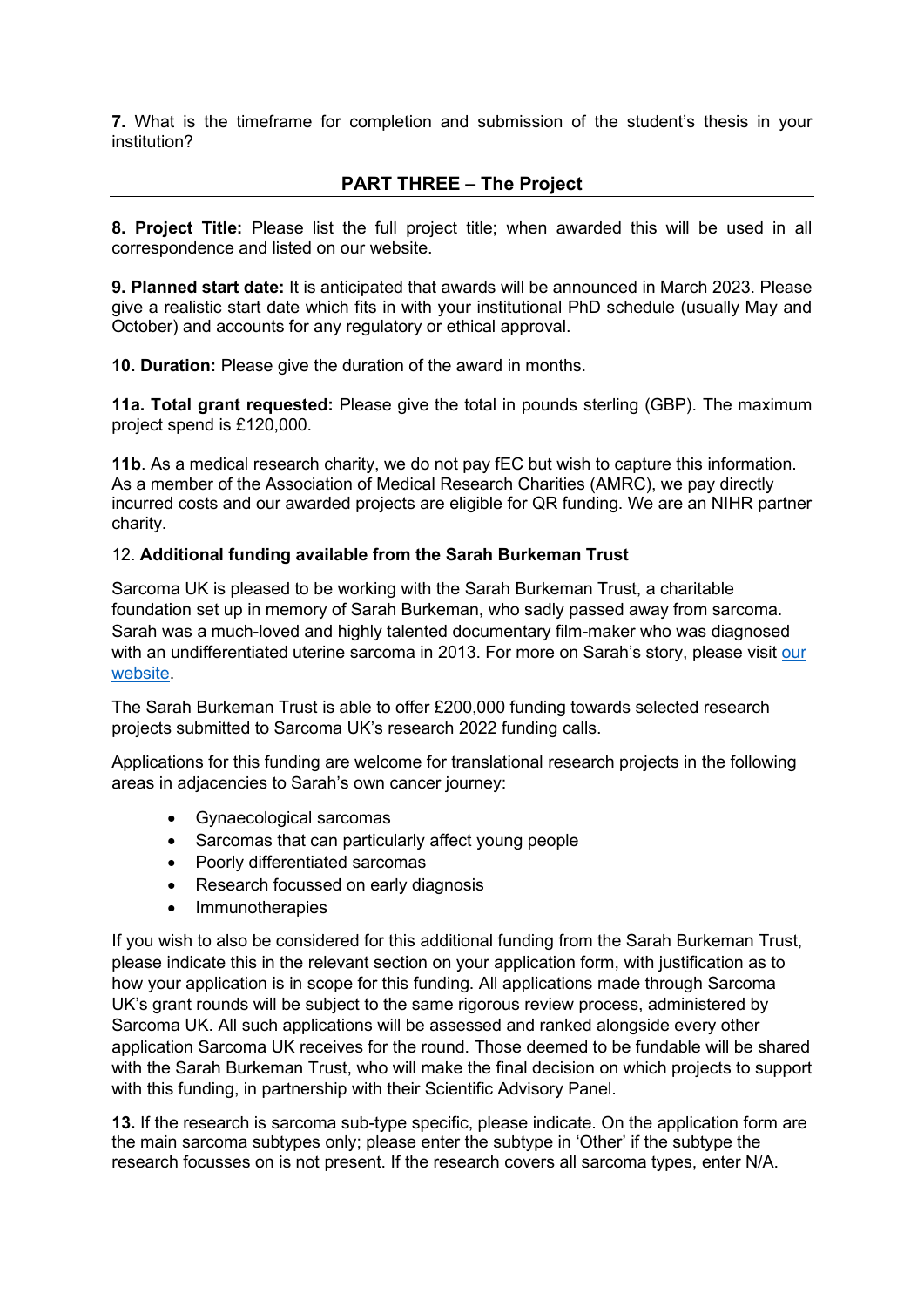13b. **People affected by sarcoma:** Please indicate if your project requires people affected by sarcoma to participate directly in the study (e.g. attending clinic, providing samples, as members of a patient involvement panel).

Please also give details of the nature of this participation. Please note that responses for this question will be reviewed by people affected by sarcoma.

#### **14. Animal work:**

*As a member of the Association of Medical Research Charities, Sarcoma UK supports their [statement](https://www.amrc.org.uk/position-statement-on-the-use-of-animals-in-research#:%7E:text=No%20AMRC%20charity%20takes%20the,%2Dreported%2C%20and%20ethically%20justified.) on animal research. We fully support measures which will replace, reduce or refine the use of animals in research, in line with legislation on the 3Rs (for further guidance, please visit the NC3R's website [https://www.nc3rs.org.uk/the-3rs\)](https://www.nc3rs.org.uk/the-3rs).*

Please state if any animal work is needed for your proposal.

If yes, please provide details of the date of approval and the name of the Animal Licence holder for the project (this may be at an institutional level). Please state if the work is to be outsourced and where to (if known at application stage). Please state if the proposals require the use of animals from outside the UK.

Please provide details of the procedures involving animals that are to be used as part of this work. Please justify the use of animals in your research and whether there are any alternative experimental approaches for this work which do not require the use of animals. Please explain your choice of species or model as part of this work. Please provide details of and justify the number of animals to be used per experiment.

**15. Ethical approvals:** Please indicate if the project needs ethical approval and give an indicative date of approval (this should be factored into your start date). If already in place, please include a copy of the approval letter with the application. If you haven't yet submitted an application, please share your planned submission date.

#### **16. Additional assessments/referrals**

Dependant on the nature of your project, you may need to engage one of more of the following; please complete as appropriate:

**16a.** Has this application been reviewed for any Excess Treatment costs your Trust may need to claim? (For more information: [https://www.nihr.ac.uk/researchers/collaborations](https://www.nihr.ac.uk/researchers/collaborations-services-and-support-for-your-research/run-your-study/excess-treatment-costs.htm)[services-and-support-for-your-research/run-your-study/excess-treatment-costs.htm\)](https://www.nihr.ac.uk/researchers/collaborations-services-and-support-for-your-research/run-your-study/excess-treatment-costs.htm)

**16b.** Has this application had any input from the Research Design service? (For more information: [https://www.nihr.ac.uk/explore-nihr/support/research-design-service.htm\)](https://www.nihr.ac.uk/explore-nihr/support/research-design-service.htm) If Yes, please state which Research Design Service.

**16c.** Has this project involved discussion with a Clinical Trials Unit? (For more information: [https://www.ukcrc.org/research-infrastructure/clinical-trials-units/ukcrc](https://www.ukcrc.org/research-infrastructure/clinical-trials-units/ukcrc-registered-ctus-website/)[registered-ctus-website/\)](https://www.ukcrc.org/research-infrastructure/clinical-trials-units/ukcrc-registered-ctus-website/)

If Yes, please state which Unit.

**16d.** Does this study involve recruiting patients to a trial or a study? The National Cancer Research Institute (NCRI), Sarcoma Clinical Studies Group (CSG) can provide input for applications and advise on recruitment to study, especially around any competing studies. (For more information: [https://csg.ncri.org.uk/about-the-csgs/clinical-studies](https://csg.ncri.org.uk/about-the-csgs/clinical-studies-groups/sarcoma/)[groups/sarcoma/\)](https://csg.ncri.org.uk/about-the-csgs/clinical-studies-groups/sarcoma/)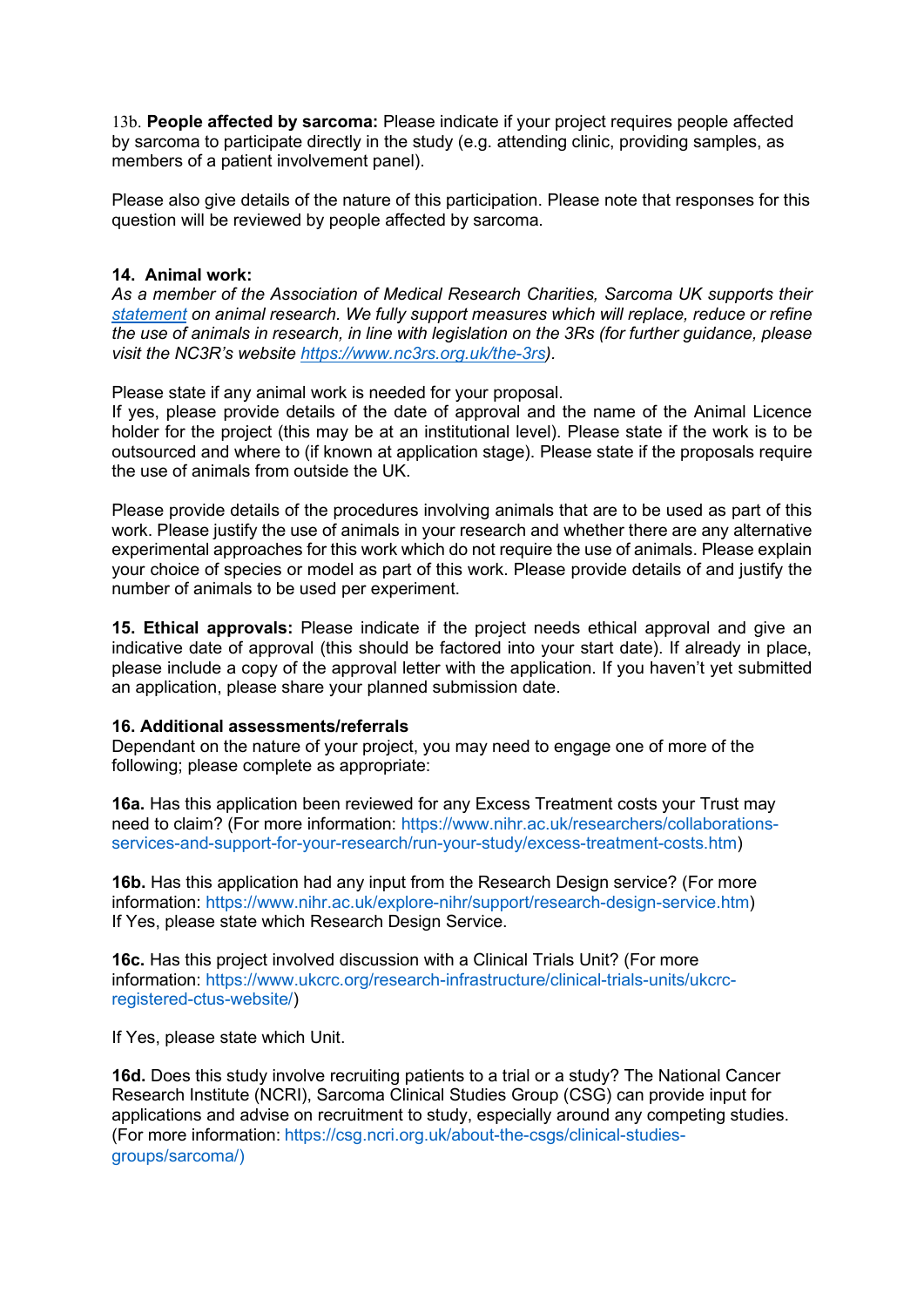**17. Other funding:** Sarcoma UK needs to know if the project is either supported or has been supported by another organisation. This will not affect the outcome of the funding decision. If you are under a confidentiality clause, please indicate yes and enter 'CONFIDENTIAL'.

- **i.** If the preliminary work (or very similar) has been previously externally funded, please supply the project details, including title, funder and value of award.
- **ii.** If the project is being submitted elsewhere, please indicate where it is being submitted to and the anticipated outcome date.
- **iii.** If the project has been submitted to another funder in the last 12 months, please indicate where it was submitted to and the outcome.
- **iv.** If you already have partial external funding in place, please indicate this here and provide details of this funding.

**18. Intellectual Property and Exploitation:** Please state whether the project may have potential intellectual property (IP). List any IP which may arise from the research, such as patents, questionnaires or copyrighted material. Please identify how your host organisation makes decisions and manages its IP registration (this may be signposting to the host organisation) and the name of your IP or knowledge transfer manager.

**19. External Reviewers:** Sarcoma UK is a member of the AMRC and funds only highquality research. External peer review is vital to this process. We request you identify up to two reviewers who may be suitable. These should not be collaborators or researchers with whom you have published in the last five years.

**20. Key words:** Please provide a list of up to 5 key words that best summarise the project. These will be used internally to assist with finding peer reviewers.

**21. Lay summary:** Our supporter and donor community are very supportive of our research programme. Sarcoma UK's Grant Review Panel and Board of Trustees includes medical, scientific and lay representation.

As part of Sarcoma UK's research grant application review process, your lay summary will be reviewed and scored by people with personal experience of sarcoma. Your lay summary will form a fundamental part of our Lay Review assessment process, where applications are reviewed by people affected by sarcoma, who are not scientific experts. Lay Reviewers will primarily assess proposals on the relevance and importance of the proposed science to people affected by sarcoma. Please ensure you write in plain English and that scientific concepts are explained for a non-expert audience.

Sarcoma UK's Board of Trustees, which includes medical, scientific and lay representation, will also see your lay summary.

Please ensure you write clearly and succinctly for a non-scientific audience, using nontechnical language, and avoid acronyms and jargon. Further guidance on how to write a good lay summary is available from the NIHR [here.](https://www.nihr.ac.uk/documents/plain-english-summaries/27363)

Please give a plain English summary of the proposal. As a guideline, the summary should cover:

- Background and rationale: why you are doing the study
- What you plan to do
- How you will go about it experimental plan and intended outcomes
- The potential impact of the study for people affected by sarcoma

A maximum of 300 words should be used.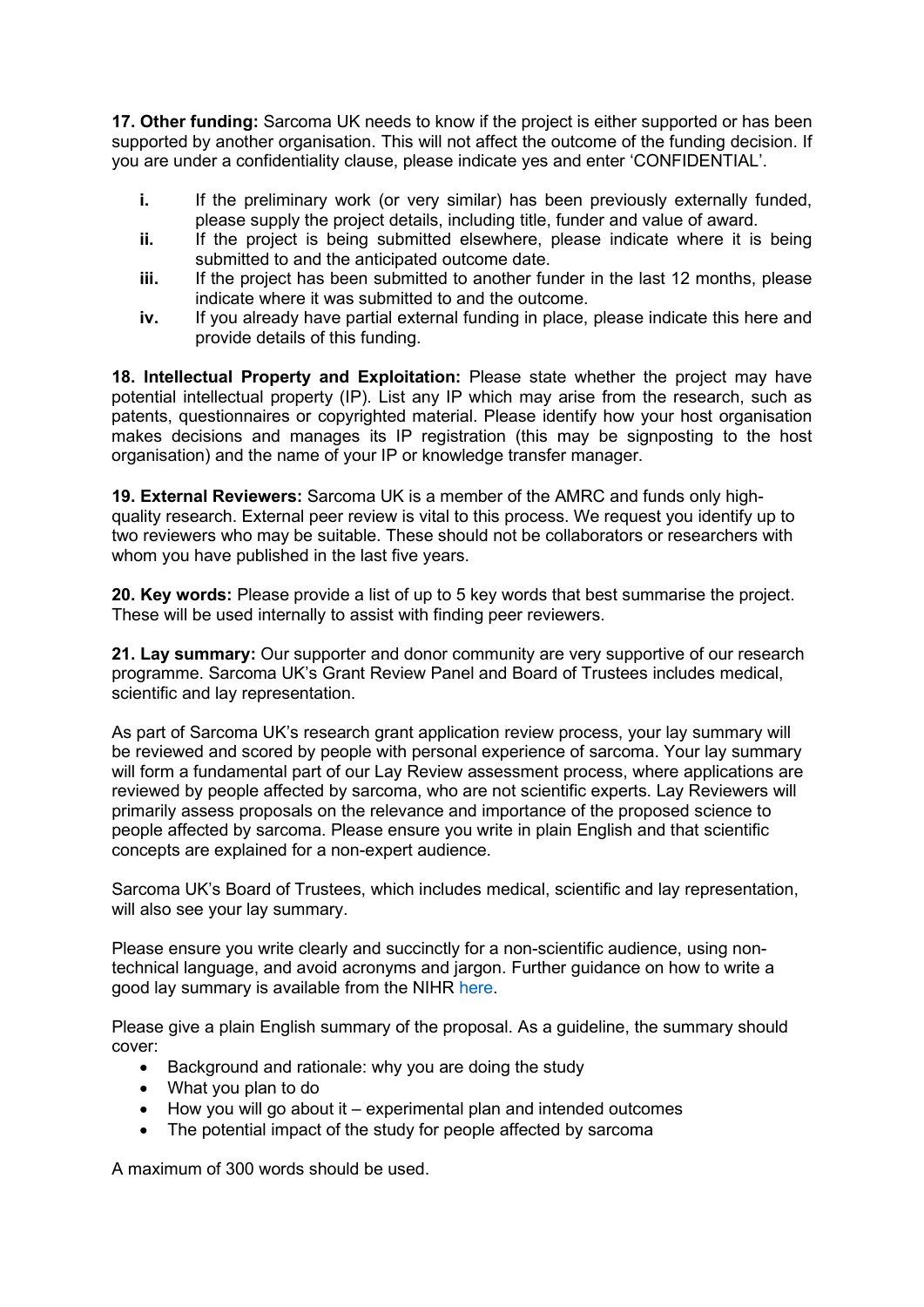**22. Declaration and institutional approval:** To ensure good governance the application must be approved within the host institution by both the PI and the Head of Department/Head of Division/Head of School/Dean as appropriate. The form must also be signed by the Head of the Doctoral School (or equivalent) on behalf of the organisation which will manage the studentship. Those signing must have the authority to sign on behalf of the organisation. We accept electronic signatures, or a scanned page.

# **PART FOUR – The Proposed Research Study**

Include no more than **five** pages within the application form using the following headings:

- **Title of the PhD project** Give the full title of your project
- **Hypothesis** (if different from Title) What is your scientific question?
- **Academic Abstract** The academic abstract for the project proposed
- **Purpose of the Research** Explain what this knowledge will bring to the field, why is it important?
- **Background / Rationale**
- Please provide any relevant developments in this area which will put this research proposal into context.
- **Plan of investigation and methods to be employed**
- Give a detailed plan of your aims and the work, methodologies, techniques etc. planned to deliver these aims. List key milestones with timelines, and identify key risks.
- **Pathway to impact for sarcoma patients**

Please articulate how this research could lead to meaningful benefits for sarcoma patients. Please also explain how far this research is from clinical implementation and/or direct patient impact. *This section will form a fundamental part of our Lay Review assessment process, where applications are reviewed by people affected by sarcoma, who are not scientific experts. Please ensure you write in plain English and that scientific concepts are explained for a non-expert audience.*

#### • **Justification of resources**

Justify your requested resources in terms of the project plan and achieving the vision, including any training costs. (Please see allowed and disallowed costs.)

- **Plans for dissemination**
- Please detail where you would intend to share findings of the research.
- **References:**

List of references for Research Plan

# **PART FIVE – Details of Financial Support Requested**

Sarcoma UK is an AMRC member charity. All our research is awarded through open, competitive calls and undergoes external peer and lay review.

Funded projects are eligible for quality-related research funding through the Charity Research Support Fund. Sarcoma UK will only pay Directly Incurred costs (DIC).

Applications for funding should be based on estimated expenditure and all figures should be entered in GBP (£ Sterling).

#### **Allowed and disallowed costs**